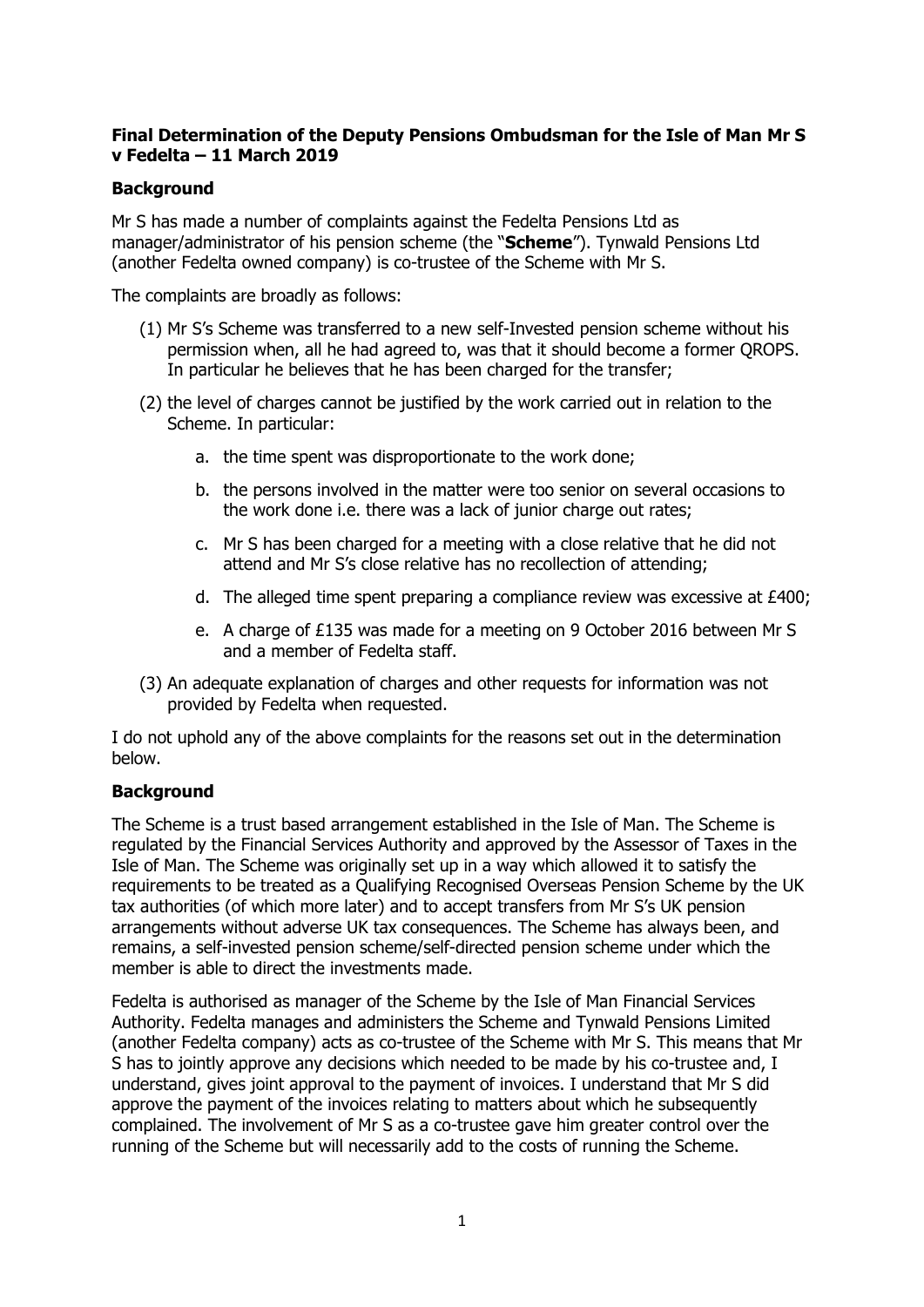The Scheme is an individual member pension arrangement (not a multi-member pension scheme) so is subject to the various compliance and regulatory obligations associated with such a scheme including costs relating to the management of investments, arranging disinvestment of investments to pay pensions, the calculation and payment of pensions and tax, including year-end returns and liaising with co-trustee. This included dealing with a large number of queries from Mr S. Under the contractual terms with Fedelta, Fedelta were able to charge for on a time charge basis for responding to these queries. The Scheme is currently only invested in a limited range of investments so is not using the full functionality of this type of arrangement which means that investment costs should be lower than in similar schemes. The Scheme is in income drawdown as Mr S has started to draw down his pension. This necessitates a ("Government Actuary's Department") calculation of the maximum amount of pension which can be taken each 3 years to comply with Isle of Man tax requirements. Fedelta also has to carry out a 3 year compliance risk assessment and comply with Isle of Man anti-money laundering/client identification requirements. This is a separate requirement from the Government Actuary's Department calculation.

Due to a progressive breakdown in mutual trust and confidence between Fedelta and Mr S over the last three years, Fedelta sought to encourage Mr S to transfer his pension to a new trustee and manager. Mr S at one point wanted to transfer the value of his pension assets to a Gibraltar scheme but this was not possible due to Isle of Man tax requirements. Mr S is in the process of transferring the Scheme to a new co-trustee and manager in the Isle of Man as he no longer wishes to retain Fedelta as a co-trustee and manager.

#### **Complaint about change in Qualifying Recognising Pension Scheme Status**

Mr S has made a series of complaints in connection with this Scheme ceasing to be a Qualifying Recognised Overseas Pension Scheme for UK tax purposes. Mr S believes, in particular, that the Scheme was transferred/ converted into a Self Invested Personal Pension Scheme (a SIPP) without his agreement and he has been charged for this. I am satisfied that this is not the case and the background has been adequately explained to him on more than one occasion (see below).

I understand that the Scheme was originally established in a form which enabled it to qualify as a Qualifying Recognised Overseas Pension Scheme for UK tax purposes to receive a transfer from Mr S's UK pension arrangements without this resulting in an adverse UK tax charge.

Several years after the Scheme was established the UK tax authorities changed the UK QROPS requirements in relation to minimum pension age. Fedelta contacted all schemes registered as QROPS advising that a rule change would be necessary to enable QROPS registration to be maintained. Fedelta contacted clients of all affected schemes and asked members to confirm whether they wished the scheme rules to be amended. Fedelta advised that there would usually have been a cost of £750 plus VAT for preparing an appropriate deed. Fedelta were however willing to prepare the deed at a one off cost of £150 plus VAT due to the fact that Fedelta were undertaking this task for a number of clients, leading to economies of scale. Given that Mr S had no plans to make any further transfers to the Scheme it did not make sense to incur this charge and this was explained to Mr S in 2015.

Mr S confirmed to Mr Shimmin of Fedelta by phone on 27 May 2015 that he did not wish to occur unnecessary charges so no further action was taken to maintain QROPS status (I have been provided with an email dating from 2015 confirming this). I understand that failure to maintain QROPS status did not have any adverse tax consequences for Mr S as the only purpose of maintaining QROPS status would be to enable further pension transfers and Mr S had confirmed there were not going to be any. Allowing the Scheme to become a "former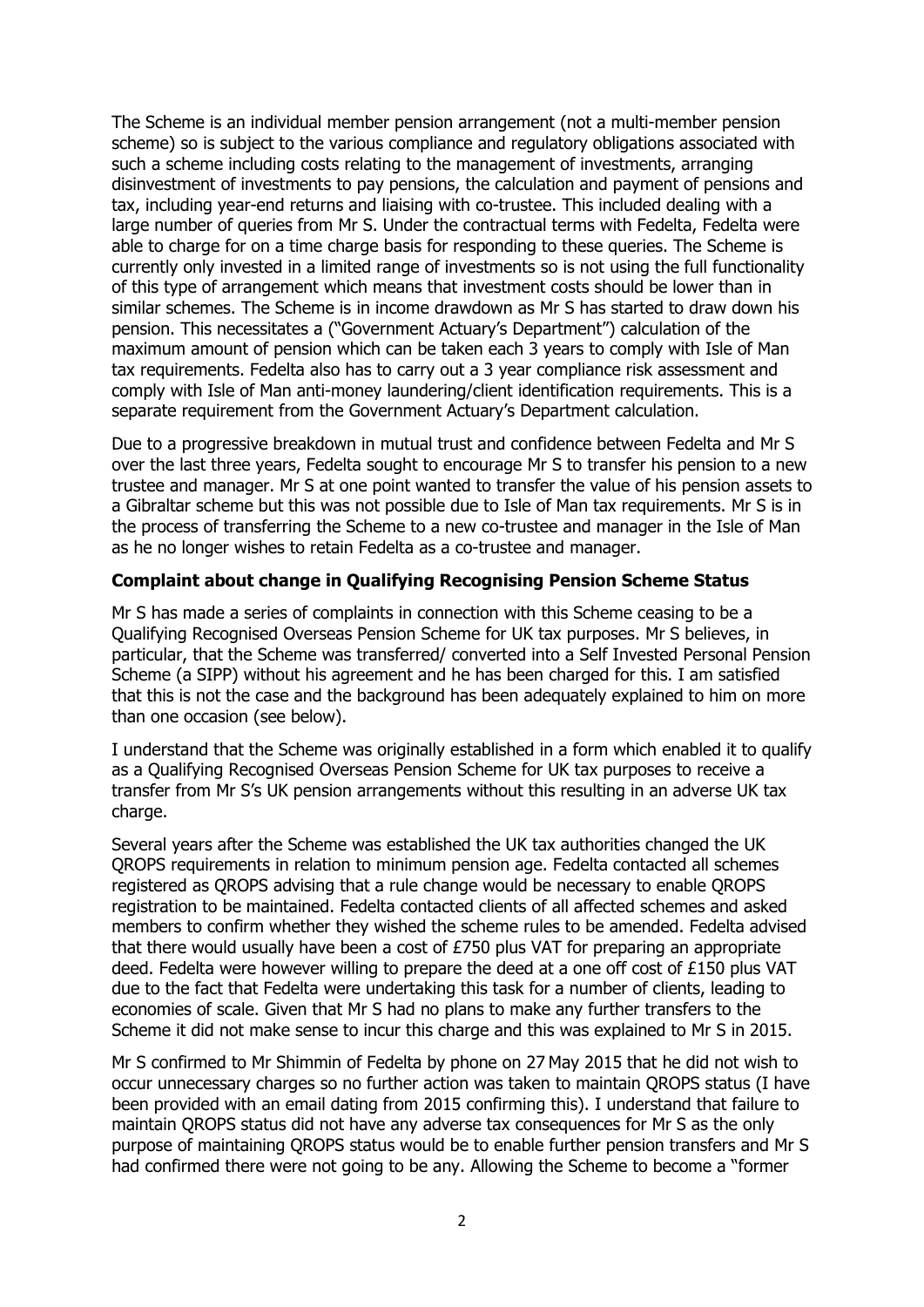QROPS" therefore was a sensible course of action. The Scheme remains approved by the Isle of Man assessor of Income tax and remains regulated by the Financial Services Authority and is legally still the same trust based arrangement but is now classed for UK tax purposes as a "former QROPS" instead of a QROPS.

Despite the initial explanation Mr S queried again in November 2015 an explanation of why the Scheme had had its QROPS status removed and converted into a "normal pension scheme".

A further explanation of the situation was provided in September 2015. An email from Fedelta dated 11 September 2015 relating to the potential change in status states that:

# "**Charges regarding HMRC requests and QROPS legislation changes**

Please be advised that our letter dated 5 May 2015 stated that whilst the work required to amend the Scheme rules would normally cost £750 plus VAT, as the bulk of the work had already been done the actual charge to you would only be £150 plus VAT. However, as we did not go ahead with the suggested changes, there will be no additional charge to you whatsoever. Please note however that due to this the Scheme is now a "former QROPS" Scheme rather than a QROPS Scheme. "

Following on from this email my understanding is that Mr S raised the issue again on several occasions but attempts to satisfy Mr S about this issue were not successful. This is evident due to the fact that Mr S also raised the issue with me during the complaints process. The difficulty may possibly have arisen as a result of the use of terminology (which admittedly in the pension sphere is often difficult to follow for a non pension specialist). The Scheme was referred to as a self invested personal pension scheme (which it is as investments are made on member instruction). Mr S appears to remain convinced (I think as a result of the use of different terminology) that it was a different pension arrangement and costs had been incurred transferring his pension to another scheme. Fedelta eventually, as previous attempts to explain the issue were not successful, arranged a meeting with a close relative of Mr S and Mr S to explain the issue again which unfortunately Mr S was unable to attend. On the evidence I have seen however this meeting did occur (see below).

My view is that, contrary to the arguments advanced by Mr S, the statement in the email dated 11 September 2015 (see above) does not preclude Fedelta charging on a time cost basis for seeking to answer Mr S's further questions including explaining the QROPS status on more than one occasion. The charge referred to in the email dated 11 September (in the context of past correspondence) relates to the documentation cost which would have been incurred if Mr S had wanted to take steps to retain the QROPS status.

I, therefore, do not uphold Mr S's complaint in relation to move to former QROPS status as the changes to HMRC requirements were explained to him at the time and he did agree that the extra documentation costs of maintaining QROPS status should not be incurred and as a consequence the Scheme ceased to be a QROPS and became a former QROPS. Legally there has been no change to the Scheme and his benefits have not been transferred to another pension arrangement without his consent. To the extent that costs have been incurred in attempting to explain the issue to Mr S, Fedelta were entitled to charge this under their terms and conditions of engagement (see below) and were not precluded from doing so as a result of commitments given at the time the decision was made not to maintain QROPS status (see above).

# **Complaints about charges**

Mr S has made various complaints about the charges which have been levied recently which he considers excessive and Mr S considers that certain of the charges were not agreed.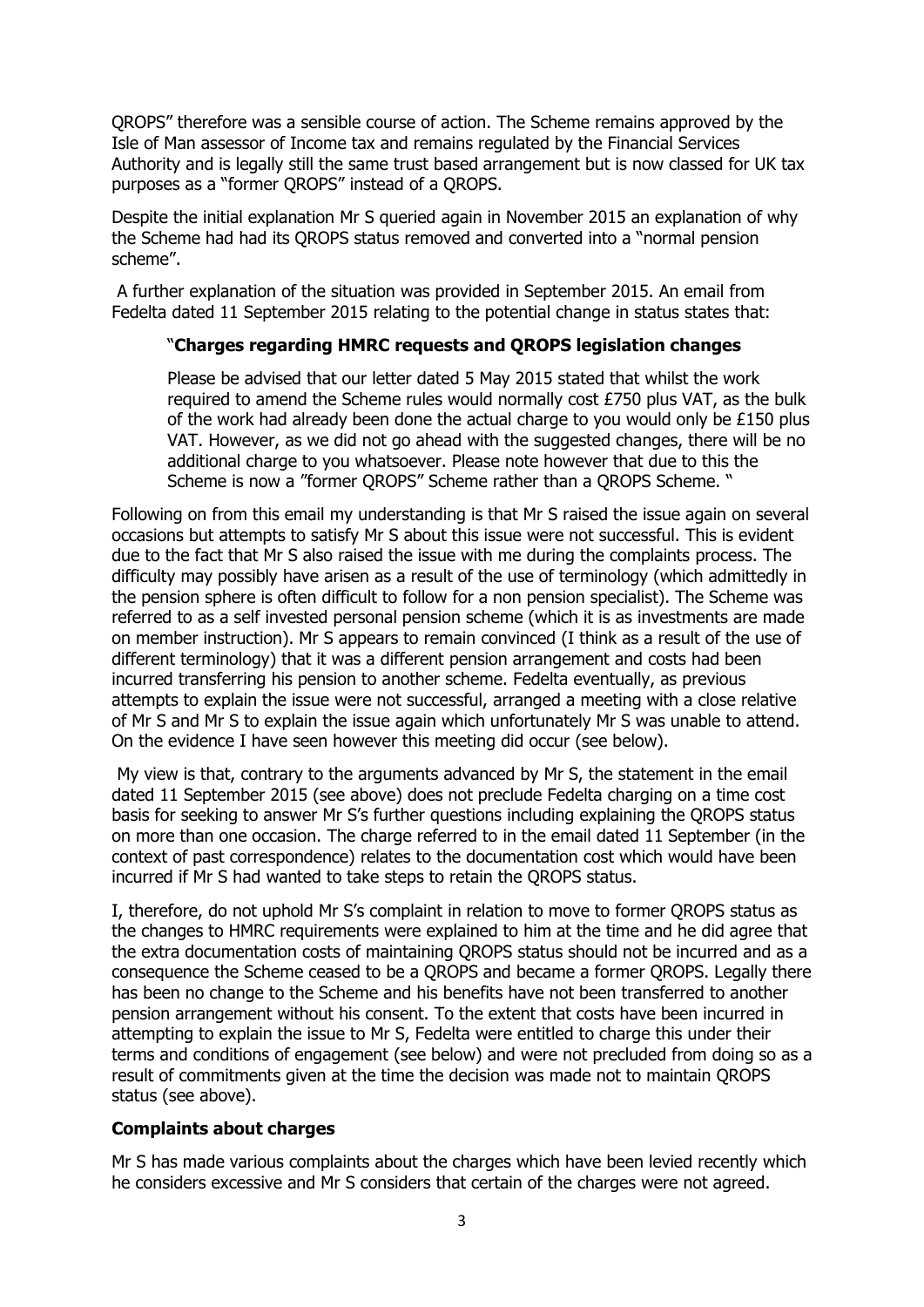Broadly as Deputy Pensions Ombudsman when considering these complaints I need to satisfy myself that the charges have been levied in accordance with the Fedelta terms and conditions that were agreed with Mr S. Also where charges are on a time cost basis members can expect and adequate explanation of the charges levied to demonstrate they were properly chargeable.

I have been provided with a copy of Fedelta's standard terms and conditions under which they are entitled to charge for their services.

Paragraph 9 of the Fee Schedule provides as follows:

#### "9. **Fees and Discharge**

- 9.1 Fedelta's most recent scale of fees are listed in the Fee Schedule. At least 60 days written notice will be given to the Client if any of the prices change. Where VAT is or becomes payable on any of the Services, it will be added at the applicable rate.
- 9.2 Fedelta undertake to advise the Client of invoices issued by Fedelta in respect of Services performed, unless otherwise instructed by the Client. It is the policy of Fedelta to invoice in respect of administrative and investment services on a quarterly basis. Where in the opinion of Fedelta, the cost of these Services appears negligible, Fedelta reserves the right to accumulate costs and defer invoicing for such Services rendered until a subsequent period. The Client agrees to pay for the Services and authorised Fedelta to collect all fees in accordance with Fedelta's sale of fees from time to time in effect. All taxes, duties, expenses and charges of Fedelta, its officers, employees or agents incurred under instructions or in carrying out "

The detailed Fee Schedule I have been supplied with allows Fedelta to charge various fixed charges including costs relating to the establishment of the Scheme, on transfers and an annual management charge of £375 minimum. In addition the fee schedule provides for administrative costs to be charged on top on a time cost basis. The relevant section of the fee schedule states:

# "**Administrative Charges**

# **Time Based Charges Apply**

Administration fees will be charged on a time spent basis commensurate with the level of seniority involved, in multiples of 1/4 of an hour. The hourly rates range from £34 to £240, Initial consultations with clients and their advisers are free of charge. However, where Fedelta have expended time in planning and arranging appropriate structuring, such time may be invoiced if the client proceeds to instruct Fedelta to act.

A fee will be charged for liquidations, dissolutions and transfers commensurate with the amount of work involved the minimum fee is £500."

I understand from Fedelta that in practice they have not increased the regular annual charge of £375 for Mr S since the Scheme was set up. Fedelta have, as they are entitled to, charged for various administrative matters as they are entitled to do under their terms and conditions. Mr S has also been charged for the cost relating to the preparation of the annual report and accounts by the accountants.

M S has made a number of complaints about the time charged in relation to the Scheme. I have not gone through and reviewed the underlying files to verify all the time entries against the relevant correspondence. However, I have been provided with various correspondences relating to certain of the matters complained of when Fedelta sought to explain what the charges related to. Mr S was originally provided with copies of the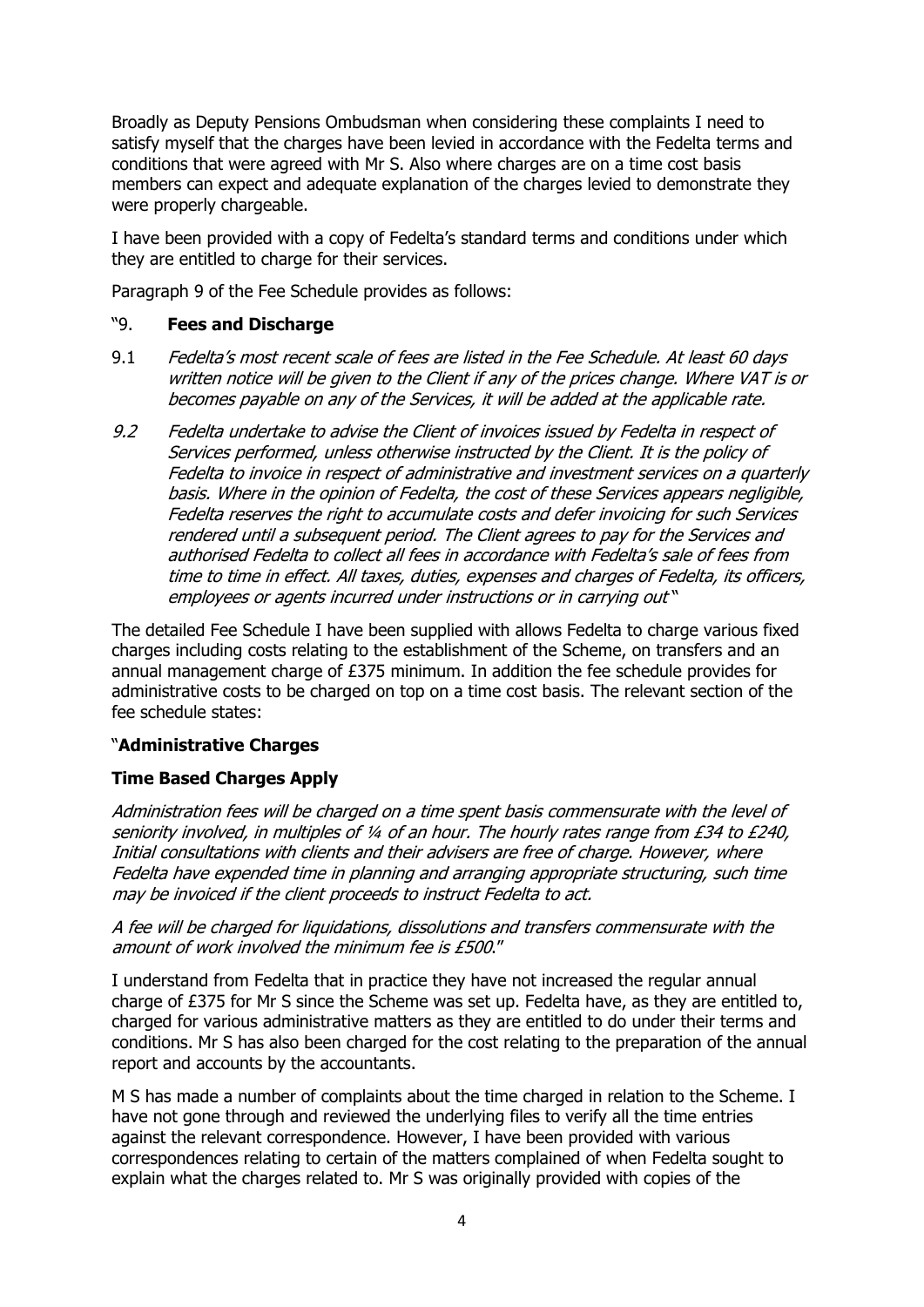underlying time entries not all of which relate to time which was actually charged. Many of the time entries in the original time sheets were quite generic e.g. admin fees and in themselves arguably did not provide sufficient information about what they related to. I have, however, been provided with more detail in an annotated set of time entries where Mr S had raised particular issues as part of the complaints process. This information has been shared with Mr S. Many of the disputed entries relate to the QROPS issue (discussed above) and the compliance review (discussed below). I am satisfied on the basis of the annotations to the time entries that the charges related to actual time spent by members of Fedelta's staff in relation to Mr S's Scheme and as a result of this subsequent explanation Mr S has now had an adequate explanation of the level of charges.

In view of the various complaints made by Mr S about the charges, Fedelta in an effort to resolve this matter later proposed that Mr S given an independent accountant of his choice direct access to the files to independently verify the items that were charged. This would have necessitated a visit to the Isle of Man because at the time I understand the files could not easily be made available electronically. However, there was a call between Fedelta and Mr S's accountants. Mr S's accountants also commented briefly at the time on the time sheet entries.

During the current complaints process the offer of giving Mr S's accountants direct access to the underlying files was repeated. Mr S did instruct his accountants again in relation to the matter who have prepared and submitted an analysis of the time recorded and charged in the period from 2014 onwards. The accountants did not undertake an analysis of the underlying file but focussed on analysing the time cost and invoices levied for the last four years. This is understandable as Mr S would have had to incur the cost of this more detailed analysis which he would not then be able to recoup.

On Mr S's accountant's figures over the 4 year period from 2014 to 2018 (excluding the cost of preparing the accounts and annual report) a total of £3,338 was charged over the four year period and there was a write off of £1,740 (i.e. a significant part of the time cost was not charged). I also understand that recently Fedelta have not been charging further for time spent on the matter (as they would be entitled to do so under its terms and conditions). The figures provided by Fedelta's own analysis of the time cost entries (in excess of the regular fee and accounts fee) are slightly lower than the figures provided by Mr S's accountants. On both sets of figures, however, it is apparent from the documents I have seen that not all the time recorded was charged. Fedelta's view is that the charges levied are very competitive in relation to the local market for this type of scheme. I am not in a position to independently verify this statement as I do not have sufficient knowledge of charges levied by Fedelta's competitors in the market to form a view.

#### Complaint about seniority of staff involved

In terms of seniority of the persons involved given the nature of the issues raised (including the issues about the QROPS, the compliance review and the fact complaints were made) I do consider it appropriate to have involved more senior staff. Also even if junior staff are involved there must be an element of supervision. I, therefore, do not uphold Mr S's more general complaints about the level of charges or that the time was not incurred by persons of suitable seniority.

#### QROPS Charge Complaint

In relation to the specific complaints Fedelta is entitled to charge on a time cost for explaining on several occasions the issue about the QROPS status and answering Mr S's other many and varied questions. Mr S considers that Fedelta has charged for a meeting with a close family member at which his personal affairs were discussed without his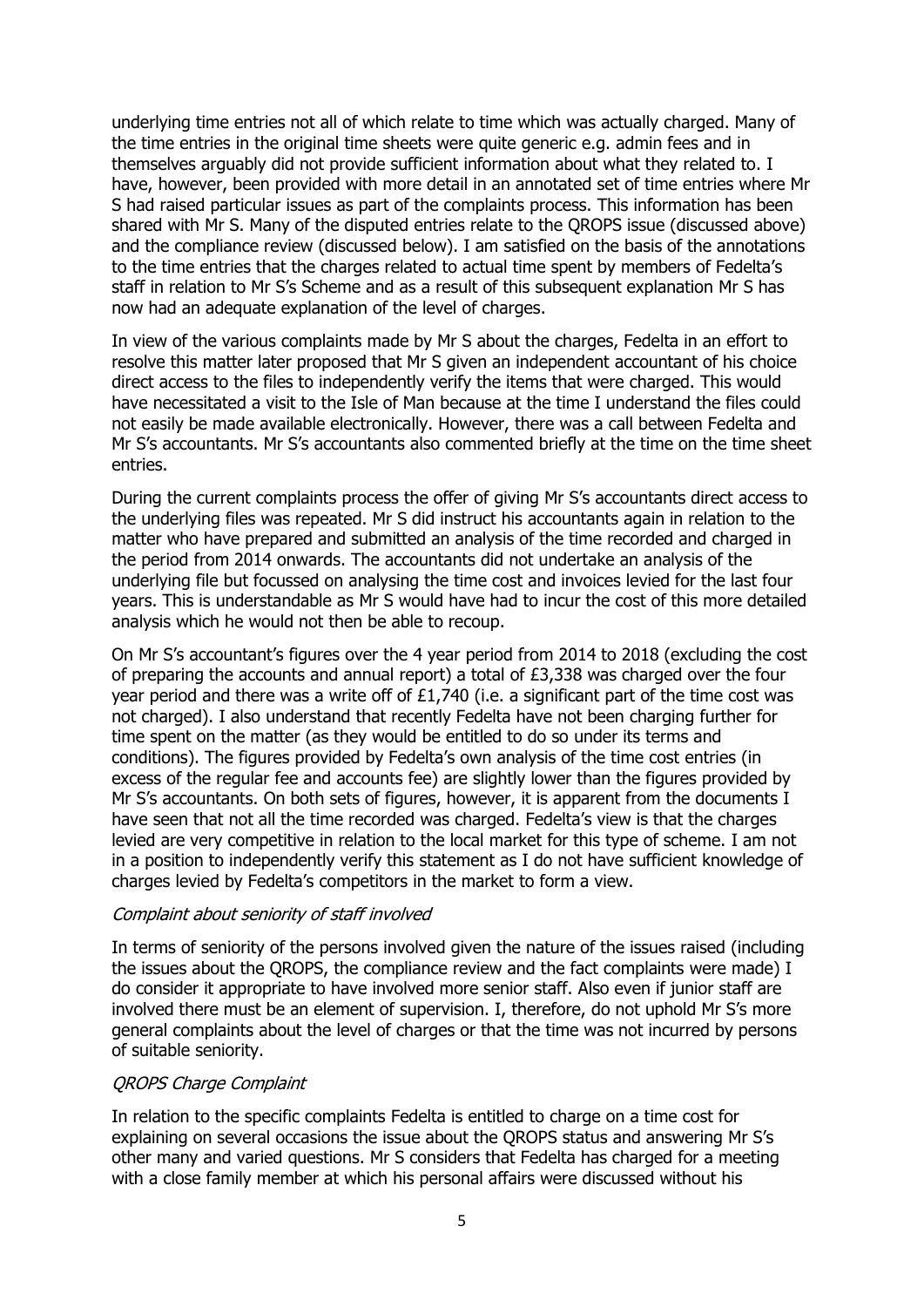agreement. Mr S is correct that it would not be appropriate to discuss his affairs with a family member without his agreement. On the evidence I have seen there does, however, appear to have been a meeting arranged at which Mr S and a close family member was invited to attend to explain the QROPS issue on 12 June 2017. I understand indirectly from Mr S that Mr S's close relative may not recollect this particular meeting (which is quite possible without a bit more context). However, I have seen email evidence that a meeting was arranged with both Mr S and his close relative with a date and time which was confirmed by Mr S's close relative and Mr S was aware of in advance of the meeting. Fedelta did not I understand establish that Mr S was unable to attend the meeting until Mr S's relative arrived and the issue of QROPS was discussed. In the circumstances and in my view on the balance of probabilities Mr S had impliedly consented to the meeting to seek to resolve the issues concerning with the QROPS. Accordingly, it was legitimate to charge for the meeting as it was of potential benefit to Mr S in relation to the QROPS issue as it sought to explain (although as events subsequently showed unsuccessfully) that legally it was still the same pension scheme. On the balance of probabilities I am satisfied this meeting did take place and Mr S had agreed to it in advance (expressly or impliedly) although he did not attend.

#### Compliance Review complaint

Mr S has also complained about the charges for a compliance review required under antimoney laundering and compliance requirements. Mr S does not consider that an alleged charge (of "several hundred pounds") was justified. This review is separate from the triennial review required to assess the minimum and maximum amount of pension payable in income drawdown. The two reviews have become confused by Mr S at several points during the complaints process. I am satisfied that both reviews were required and Fedelta were entitled to charge for both.

I have been provided with a copy of the compliance review as part of the complaints process (which has also been copied to Mr S) which required Mr S to supply various information relating to Isle of Man anti-money laundering requirements/client identification and self certification of tax residency. The review took place between 27 September 2016 and ended on 26 October 2016. I understand that there is in fact time recorded of £304 in relation to the compliance review by a senior member of staff at Fedelta. However, I understand that only £597.75 of the total administration time of £861.75 (which included the compliance review) was billed during the relevant invoice period. Accordingly if this write-off is allocated on a proportionate basis the time actually charged for the compliance review was significantly less than the time recorded. I also understand that there were difficulties obtaining certain of the required information to complete this review from Mr S. Fedelta had to chase Mr S for the information as failure to complete the report potentially could have caused Fedelta regulatory issues. In my experience compliance with client identification and anti-money laundering requirements can be quite time consuming. It is also a very important regulatory requirement which pension managers have to take very seriously and need to comply with.

Having regard to all the above my view is that the time charged would appear to have been justified and properly chargeable. I do not uphold Mr S's complaint in respect of this charge.

#### Complaint about 19 October 2016 meeting charge

Mr S has also complained about a meeting on 19 October 2016 for which a charge of £135 was made in relation to one hour 15 minutes of the member of Fedelta's staff's time which was invoiced as "Admin Recov Standard" and according to Mr S solely related to approval of accounts and authorisation of fees. Fedelta have explained that the meeting was not just in